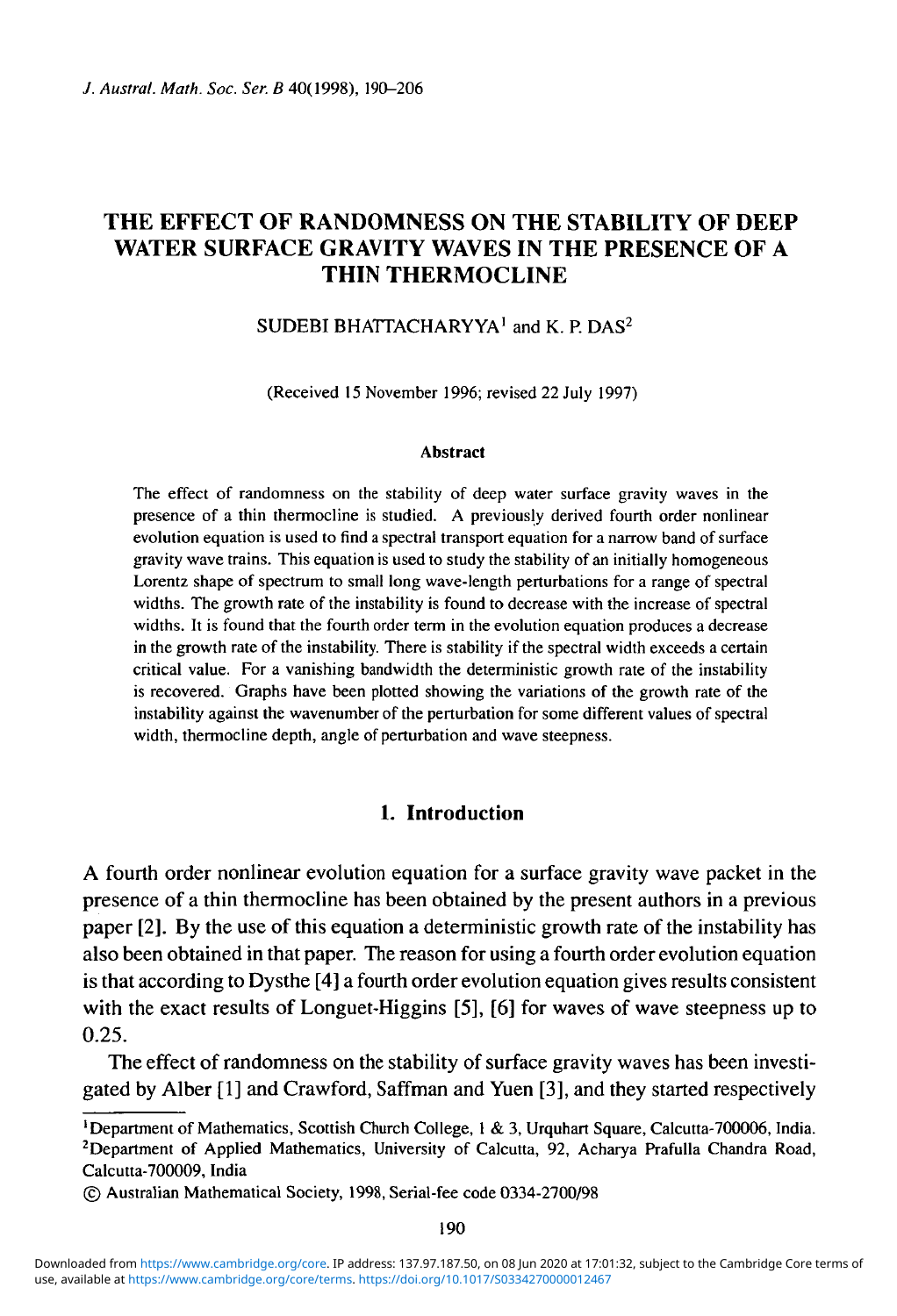from the third order nonlinear evolution equation and Zakharov's integral equation [7]. A similar study is made in the present paper for surface gravity waves in the presence of a thin thermocline and we start from a fourth order nonlinear evolution equation obtained in our previous paper [2]. A spectral transport equation is derived from this equation. This spectral transport equation is used to study the stability of an initially homogeneous more realistic Lorentz shape of spectrum considered by Crawford, Saffman and Yuen [6]. A dispersion relation is obtained for oblique plane wave perturbation, from which an expression for the growth rate of instability is determined. This expression shows that a fourth order term in the nonlinear evolution equation, which is responsible for the wave-induced mean flow, has a contribution in the growth rate of instability and this produces a decrease in the growth rate of the instability. The growth rate of the instability decreases with the increase of spectral width, and the instability vanishes (that is, there is stability) if the spectral width increases beyond a certain critical value. By setting the spectral band width equal to zero, we recover the deterministic growth rate of the instability. Graphs are plotted showing the variations of growth rate against the wavenumber of the perturbation for some different values of spectral width, angle of perturbation and wave steepness. Graphs are also

plotted showing stable-unstable regions in  $l\bar{\sigma}$ -space, where  $\bar{l}$  and  $\bar{\sigma}$  are respectively the effective wave number and effective band-width parameter.

#### **2. The nonlinear evolution equation**

The wave height  $\zeta(x, y, t)$  of a weakly nonlinear progressive wave above the undisturbed free surface of water in the presence of a thin thermocline situated at a depth *d* below the undisturbed free surface can be written in the form

$$
\zeta = {\zeta_1(X, Y, T) \exp[i(kx - \omega t)] + \zeta_1^*(X, Y, T) \exp[-i(kx - \omega t)]}
$$
  
+ (zeroth and higher harmonic terms), (1)

where

$$
X = \epsilon(x - c_g t), \quad Y = \epsilon y, \quad T = \epsilon^2 t,
$$
 (2)

 $c_g = d\omega/dk$  being the group velocity of the wave,  $\epsilon$  being a small parameter indicating the weakness of the amplitude  $\zeta_1$ ,  $\omega$  and k satisfying the linear dispersion relation

$$
\omega^2 = gk. \tag{3}
$$

The evolution of the complex amplitude  $\zeta_1$  is governed by the following fourth order nonlinear evolution equation, which has recently been derived by the present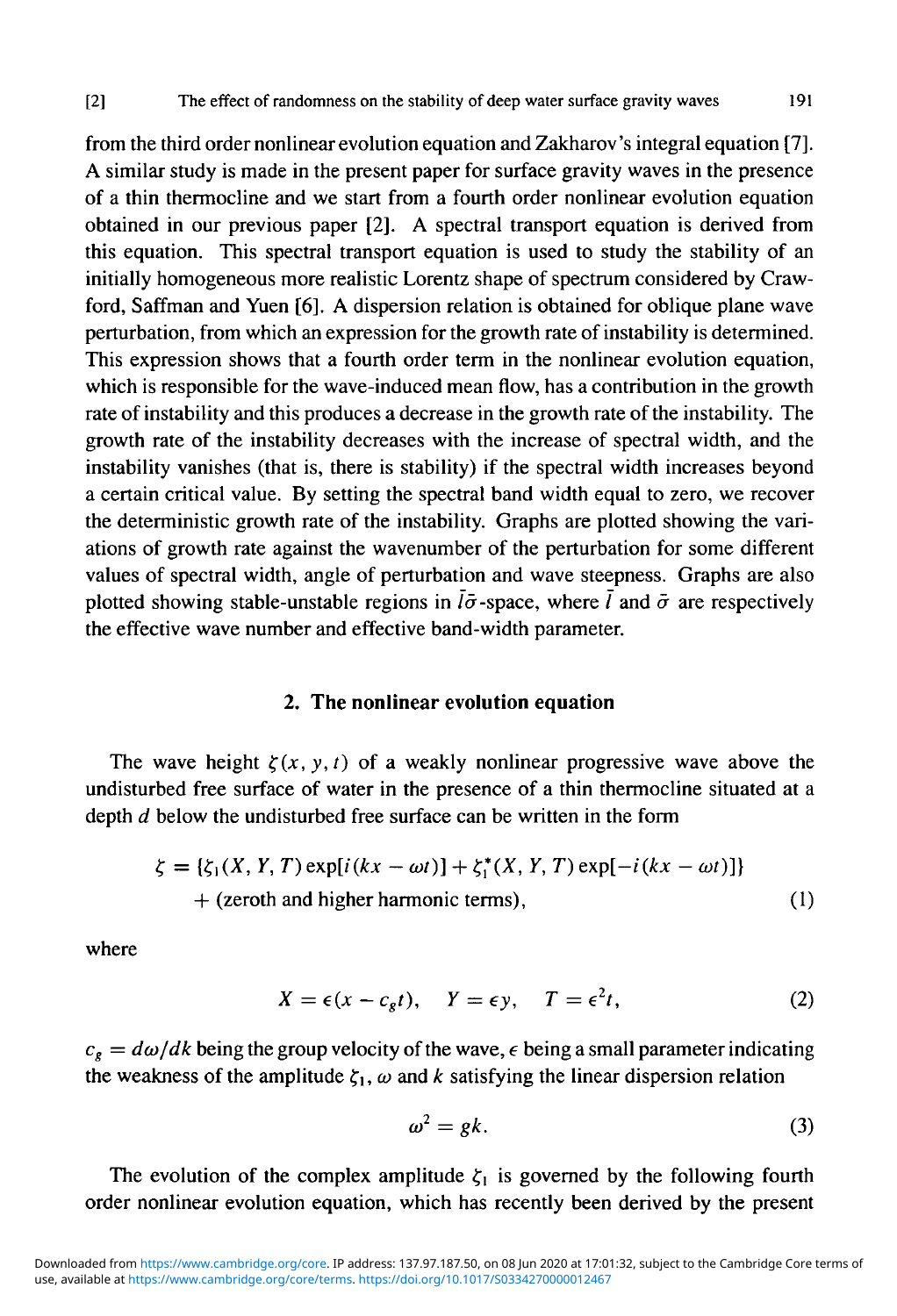authors [2]

$$
i\frac{\partial \xi}{\partial \tau} + \beta_1 \frac{\partial^2 \xi}{\partial \xi^2} + i\beta_2 \frac{\partial^3 \xi}{\partial \xi^3} = \Lambda_1 \xi^2 \xi^* + i\Lambda_2 \xi \xi^* \frac{\partial \xi}{\partial \xi} + i\Lambda_3 \xi^2 \frac{\partial \xi^*}{\partial \xi} + \Lambda_4 \xi H \frac{\partial}{\partial \xi} (\xi \xi^*), \tag{4}
$$

where  $\zeta = \epsilon \zeta_{11} + \epsilon^2 \zeta_{12}$ ,  $\zeta_{11}$  and  $\zeta_{12}$  being the first two terms in the expansion of  $\zeta_1$ in powers of  $\epsilon$  and where it has been assumed that the space variation of the complex amplitude  $\zeta$  takes place along a line making an arbitrary fixed angle  $\theta$  with the direction of propagation of the wave and  $\xi$  is the co-ordinate along this line. The quantities wave amplitude  $\zeta$ , space co-ordinate  $\xi$  and time  $\tau$  have been made dimensionless by the factors  $k$ ,  $k$  and  $\omega$  respectively. The following are the coefficients of in (4):

$$
\beta_1 = -\frac{1}{8}(\cos^2\theta - 2\sin^2\theta), \ \ \beta_2 = -\frac{1}{16}(\cos^3\theta - 6\cos\theta\sin^2\theta),
$$

$$
\Lambda_1 = 2 + \frac{8\gamma\cos^2\theta}{\cos^2\theta - 4\gamma kd}, \ \Lambda_2 = -6\cos\theta, \ \Lambda_3 = -\cos\theta, \ \Lambda_4 = \frac{2\cos^4\theta}{\cos^2\theta - 4\gamma kd},
$$

The Hilbert transform operator H is given by

$$
H\psi = \frac{1}{\pi} P \int_{-\infty}^{\infty} \frac{\psi(\xi)}{\xi' - \xi} d\xi'
$$
 (6)

and  $\gamma$  is given by  $\gamma = \delta \rho / \rho$ ,  $\delta \rho$  being the density increase through the thermocline.

As the coefficients  $\Lambda_1$  and  $\Lambda_4$  contain the factor cos<sup>2</sup>  $\theta$  -4 $\gamma$ *kd* in their denominators, the evolution equation (4) does not remain valid when  $\cos^2 \theta = 4 \gamma k d$ , which is the resonance condition. Moreover since the evolution equation (4) has been derived on the assumption that *kd* is finite, the results for  $kd \rightarrow \infty$  cannot be obtained from the evolution equation (4).

#### **3. The equation for the correlation function**

We assume that the complex amplitude  $\zeta(\xi, \tau)$  is a random function of  $\xi$ . We now find an equation for the slow variation of the two point space correlation function,

$$
\rho(\xi_1,\xi_2,\tau)=\langle \zeta(\xi_1,\tau)\zeta^*(\xi_2,\tau) \rangle, \qquad (7)
$$

where the angular bracket denotes ensemble average. To obtain this equation we adopt the method followed by Alber [1].

Equation (4) can be written as

$$
i\frac{\partial \zeta}{\partial \tau} + \beta_1 \frac{\partial^2 \zeta}{\partial \xi^2} + i\beta_2 \frac{\partial^3 \zeta}{\partial \xi^3} = \Gamma \zeta, \tag{8}
$$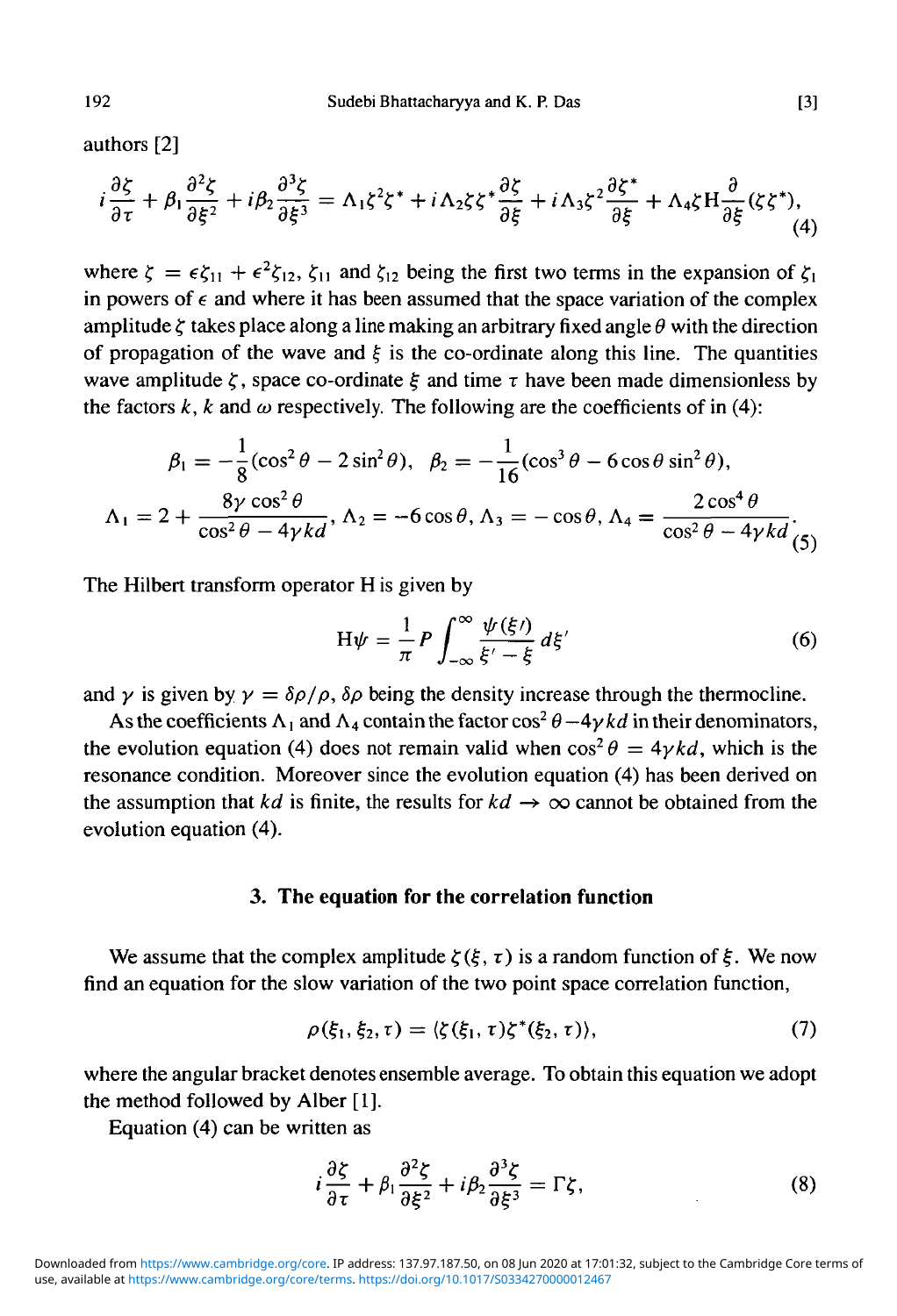where

$$
\Gamma = \Lambda_1 \zeta \zeta^* + i \Lambda_2 \zeta^* \frac{\partial \zeta}{\partial \xi} + i \Lambda_3 \zeta \frac{\partial \zeta^*}{\partial \xi} + \Lambda_4 H \frac{\partial}{\partial \xi} (\zeta \zeta^*).
$$
 (9)

To obtain an equation for the slow variation of the two-point space correlation function  $\rho$  defined by (7), the equation (8) at the point  $\xi_1$  is multiplied by  $\zeta^*(\xi_2, \tau)$ . Next the complex conjugate of (8) at  $\xi_2$  is multiplied by  $\zeta(\xi_1, \tau)$ . Finally subtracting the last equation from the former and then taking the ensemble average we get the equation

$$
i\frac{\partial}{\partial \tau}\langle \zeta(\xi_1, \tau)\zeta^*(\xi_2, \tau) \rangle
$$
  
+  $\beta_1 \left[ \frac{\partial^2}{\partial \xi_1^2} \langle \zeta(\xi_1, \tau)\zeta^*(\xi_2, \tau) \rangle - \frac{\partial^2}{\partial \xi_2^2} \langle \zeta(\xi_1, \tau)\zeta^*(\xi_2, \tau) \rangle \right]$   
+  $i\beta_2 \left[ \frac{\partial^3}{\partial \xi_1^3} \langle \zeta(\xi_1, \tau)\zeta^*(\xi_2, \tau) \rangle + \frac{\partial^3}{\partial \xi_2^3} \langle \zeta(\xi_1, \tau)\zeta^*(\xi_2, \tau) \rangle \right]$   
=  $\langle \zeta(\xi_1, \tau)\zeta^*(\xi_2, \tau) \cdot [\Gamma(\xi_1, \tau) - \Gamma^*(\xi_2, \tau)] \rangle$ . (10)

Introducing average and spatial separation of coordinates *(X, r),*

$$
X = \frac{1}{2}(\xi_1 + \xi_2), \qquad r = \xi_1 - \xi_2, \tag{11}
$$

(10) can be expressed as follows, where to evaluate fourth order correlation terms we assume that  $\zeta(X, \tau)$  corresponds initially to a Gaussian random process and we further assume that the evolving random statistical amplitude field retains the same Gaussian statistical properties [1]. For Gaussian statistics the fourth order cumulant vanishes, allowing us to write the fourth order correlation in terms of the products of second order correlations:

$$
i\frac{\partial \rho}{\partial \tau} + \beta_1 (A^2 \rho - B^2 \rho) + i\beta_2 (A^3 \rho + B^3 \rho)
$$
  
=  $4\Lambda_1 \rho \sinh(M) \overline{a^2}(X, \tau) + i\Lambda_2 \rho \cosh(M) \frac{\partial}{\partial X} \overline{a^2}(X, \tau)$   
+  $i\Lambda_2 \frac{\partial \rho}{\partial X} \cosh(M) \overline{a^2}(X, \tau) + 2i\Lambda_2 \frac{\partial \rho}{\partial r} \sinh(M) \overline{a^2}(X, \tau)$   
+  $2i\Lambda_3 \rho \cosh(M) \overline{a^2}(X, \tau) + \frac{2\Lambda_4}{\pi} \sinh(M) \int_{-\infty}^{\infty} \frac{\partial \xi'}{\xi' - X} \frac{\partial}{\partial \xi'} \overline{a^2}(\xi', \tau),$  (12)

where the operators *A, B, M* are defined by

$$
A = \frac{1}{2} \frac{\partial}{\partial X} + \frac{\partial}{\partial r}, \quad B = \frac{1}{2} \frac{\partial}{\partial Y} - \frac{\partial}{\partial r}, \quad M = \frac{1}{2} r \frac{\partial}{\partial X}
$$
(13)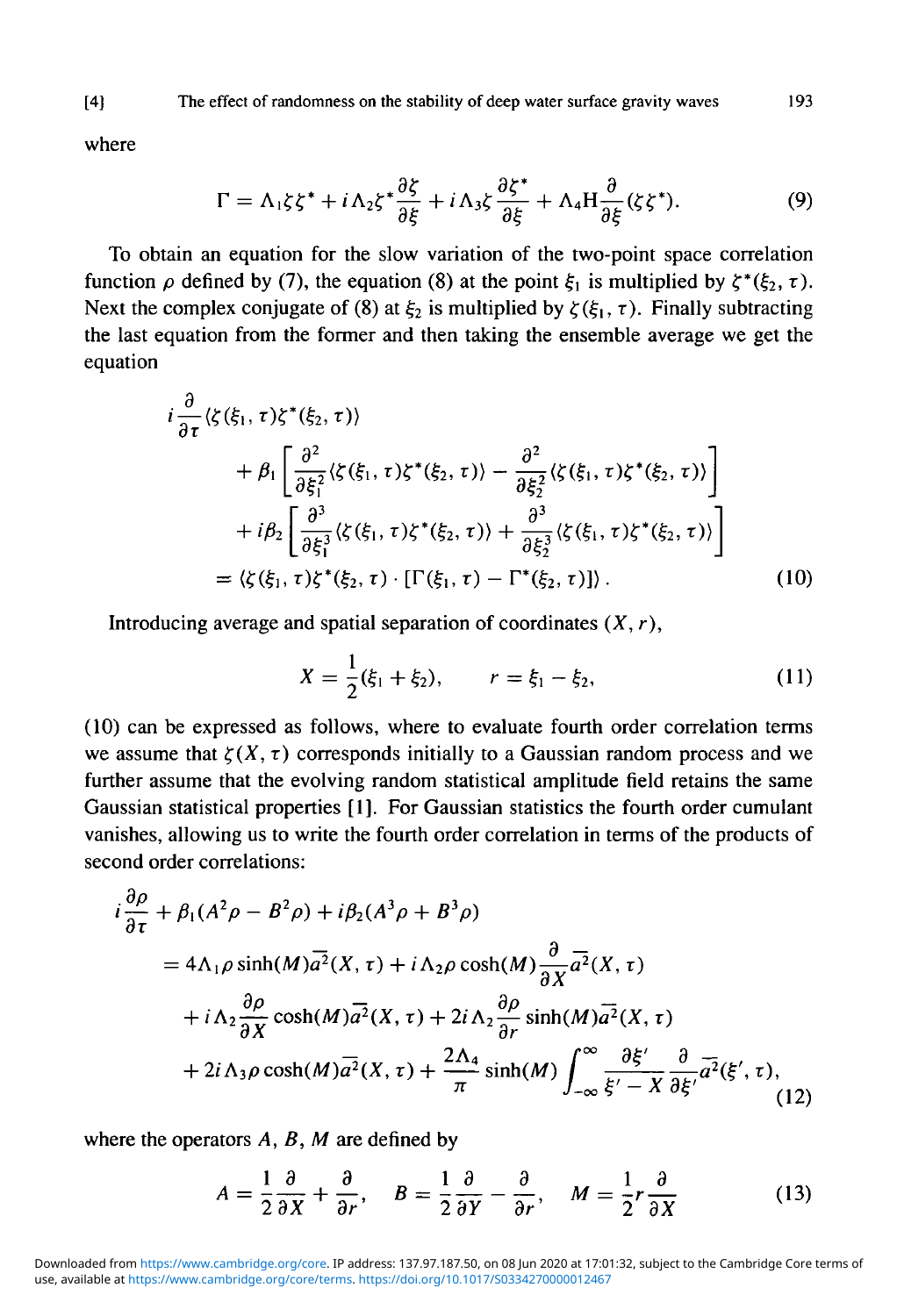and  $\overline{a^2}(X, \tau)$  is the ensemble averaged mean square amplitude given by

$$
\overline{a^2}(X,\tau) = \langle \zeta(X,\tau)\zeta^*(X,\tau) \rangle. \tag{14}
$$

## **4. Spectral transport equation**

The wave-envelope power spectral density  $F(p, X, \tau)$  is defined by the Fourier transform of the two-point correlation function and is given by

$$
F(p, X, \tau) = \frac{1}{2\pi} \int_{-\infty}^{\infty} e^{-ipr} \rho dr,
$$
 (15)

where

$$
\rho = \left\langle \zeta \left( X + \frac{1}{2} r, \tau \right) \zeta^* \left( X - \frac{1}{2} r, \tau \right) \right\rangle. \tag{16}
$$

Taking the Fourier inversion of (15) we get

$$
\rho = \int_{-\infty}^{\infty} F(p, X, \tau) e^{ipr} dp,
$$
\n(17)

from which on setting  $r = 0$  the following relation is obtained:

$$
\overline{a^2}(X,\tau) = \int_{-\infty}^{\infty} F(p,X,\tau) \, dp. \tag{18}
$$

Now taking the Fourier transform of (12) with respect to *r,* we get the following transport equation for *F.*

$$
\frac{\partial F}{\partial \tau} + 2\beta_1 p \frac{\partial F}{\partial X} + \beta_2 \left( \frac{1}{4} \frac{\partial^3 F}{\partial X^3} - 3p^2 \frac{\partial F}{\partial X} \right)
$$
  
=  $4\Lambda_1 \sin(L) F \overline{a^2} + \Lambda_2 \cos(L) F \frac{\partial \overline{a^2}}{\partial X}$   
+  $\Lambda_2 \cos(L) \frac{\partial F}{\partial X} \overline{a^2} - 2\Lambda_2 \sin(L) p F \overline{a^2}$   
+  $2\Lambda_3 \cos(L) F \frac{\partial \overline{a^2}}{\partial X} + \frac{2\Lambda_4}{\pi} \sin(L) F \int_{-\infty}^{\infty} \frac{d\xi'}{\xi' - X} \frac{\partial}{\partial \xi'} \overline{a^2}(\xi', \tau),$  (19)

where

$$
L = \frac{1}{2} \frac{\partial^2}{\partial X \partial p}
$$
 (20)

and where 
$$
\partial/\partial X
$$
 operates on  $\overline{a^2}$  and  $\partial/\partial p$  on *F*.

use, available at <https://www.cambridge.org/core/terms>.<https://doi.org/10.1017/S0334270000012467> Downloaded from [https://www.cambridge.org/core.](https://www.cambridge.org/core) IP address: 137.97.187.50, on 08 Jun 2020 at 17:01:32, subject to the Cambridge Core terms of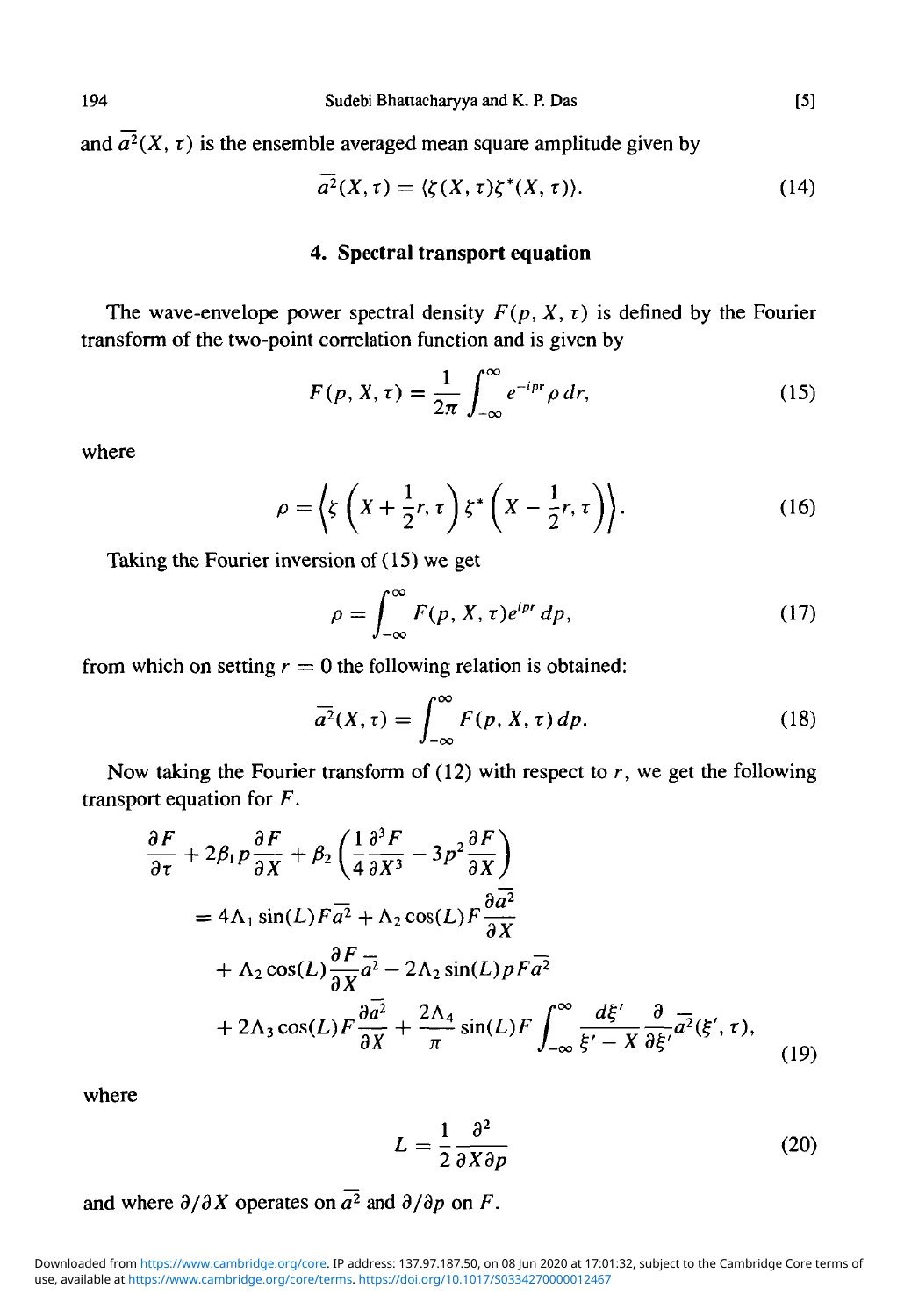#### **5. Stability analysis**

The nonlinear transport equation (19) has one basic solution

$$
F = F_0(p) \tag{21}
$$

which is independent of  $X$  and  $\tau$  and is the random counterpart of the uniform amplitude Stokes wavetrain of deterministic theory. To investigate the stability of this homogeneous solution to small amplitude oblique plane wave perturbation, we assume a perturbed solution of (19) in the form

$$
F(p, X, \tau) = F_0(p) + F_1(p, X, \tau), \tag{22}
$$

$$
\overline{a^2} = \overline{a_0^2} + \overline{a_1^2}(X, \tau).
$$
 (23)

According to (18),  $\overline{a_0^2}$  and  $\overline{a_1^2}$  satisfy the relations

$$
\overline{a_0^2} = \int_{-\infty}^{\infty} F_0(p) \, dp, \qquad \overline{a_1^2} = \int_{-\infty}^{\infty} F_1(p, X, \tau) \, dp. \tag{24}
$$

Substituting (22) and (23) in (19) and then linearizing we get

$$
\frac{\partial F_1}{\partial \tau} + 2\beta_1 p \frac{\partial F_1}{\partial X} + \beta_2 \left( \frac{1}{4} \frac{\partial^3 F_1}{\partial X^3} - 3p^3 \frac{\partial F_1}{\partial X} \right)
$$
  
\n=  $4\Lambda_1 \sin(L) F_0 \overline{a_1^2} + \Lambda_2 \cos(L) F_0 \frac{\partial \overline{a_1^2}}{\partial X}$   
\n+  $\Lambda_2 \cos(L) \frac{\partial F_1}{\partial X} \overline{a_1^2} - 2\Lambda_2 \sin(L) p F_0 \overline{a_1^2}$   
\n+  $2\Lambda_3 \cos(L) F_0 \frac{\partial \overline{a_1^2}}{\partial X} + \frac{2\Lambda_4}{\pi} \sin(L) F_0 \int_{-\infty}^{\infty} \frac{d\xi'}{\xi' - X} \frac{\partial}{\partial \xi'} \overline{a_1^2} (\xi', \tau).$  (25)

Taking the Fourier transform of (25) with respect to *X* defined according to

$$
\overline{F}_1 = \int_{-\infty}^{\infty} F_1(X, \tau) e^{-itX} dX,
$$
  
\n
$$
\overline{A}_1 = \int_{-\infty}^{\infty} \overline{a}_1^2(X, \tau) e^{-itX} dX,
$$
\n(26)

and then assuming  $\tau$ -dependence of  $\overline{F}_1(\tau)$  and  $\overline{A}_1(\tau)$  to be of the form exp( $-i\Omega\tau$ ),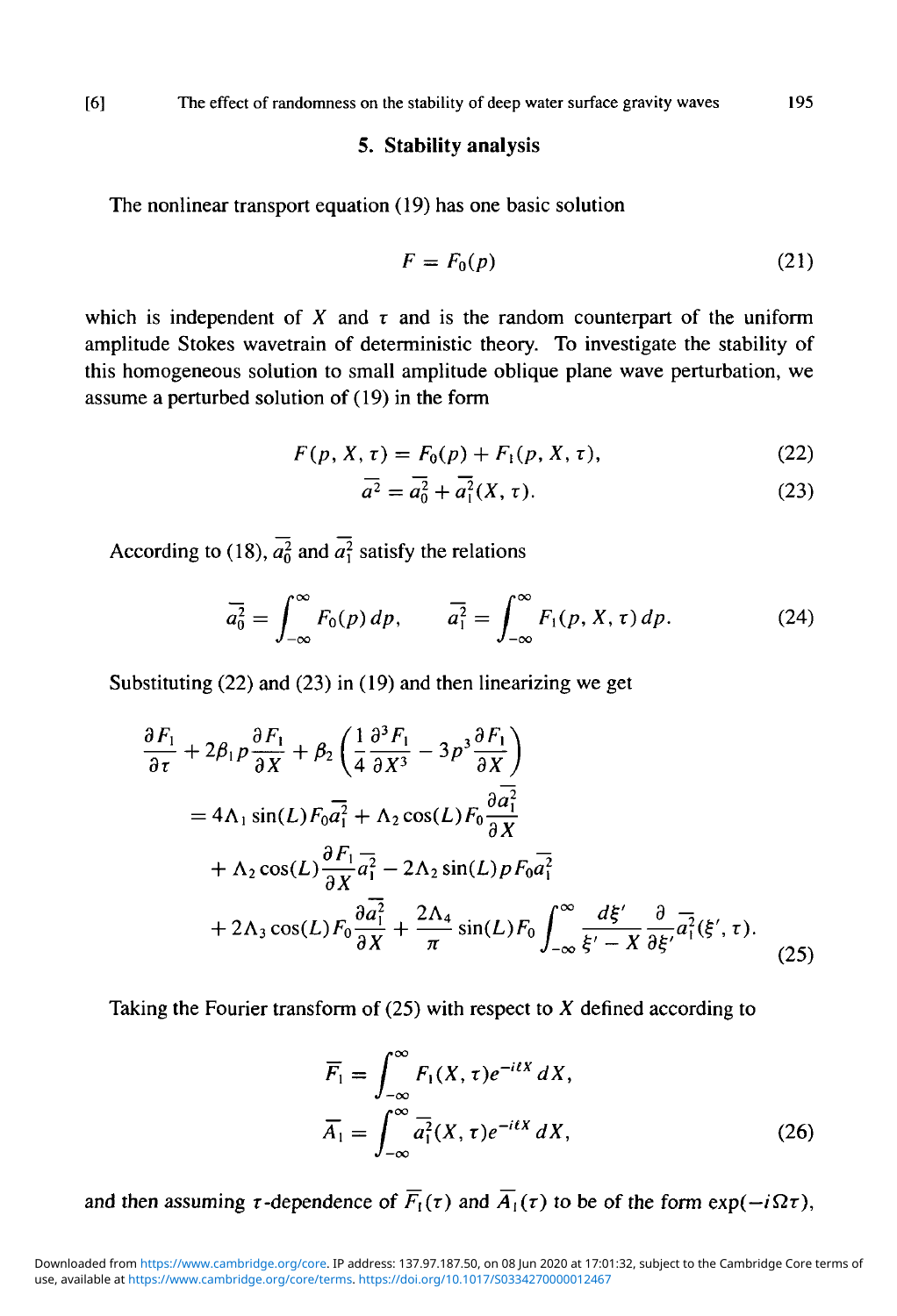we get

$$
- \Omega + 2\beta_1 p\ell - \beta_2 \ell \left(\frac{1}{4}\ell^2 - 3p^2\right) \overline{F}_1
$$
  
=  $4\Lambda_1 \overline{A}_1 \sinh\left(\frac{1}{2}\ell \frac{\partial}{\partial p}\right) F_0 + \Lambda_2 \ell \overline{A}_1 \cosh\left(\frac{1}{2}\ell \frac{\partial}{\partial p}\right) F_0$   
+  $\Lambda_2 \ell \overline{F}_1 \overline{a_0^2} - 2\Lambda_2 \overline{A}_1 \sinh\left(\frac{1}{2}\ell \frac{\partial}{\partial p}\right) (pF_0)$   
+  $2\Lambda_3 \ell \overline{A}_1 \cosh\left(\frac{1}{2}\ell \frac{\partial}{\partial p}\right) F_0 - 2\Lambda_4 |\ell| \overline{A}_1 \sinh\left(\frac{1}{2}\ell \frac{\partial}{\partial p}\right) F_0.$  (27)

Similarly taking the Fourier transform of the second equation (24) we get

$$
\overline{A}_1 = \int_{-\infty}^{\infty} \overline{F}_1 \, dp. \tag{28}
$$

Now in view of the relations (Alber [1])

$$
\cosh\left(\frac{1}{2}\ell\frac{\partial}{\partial p}\right)F_0 = \frac{1}{2}\left[F_0\left(p + \frac{1}{2}\ell\right) + F_0\left(p - \frac{1}{2}\ell\right)\right],
$$
  
\n
$$
\sinh\left(\frac{1}{2}\ell\frac{\partial}{\partial p}\right)F_0 = \frac{1}{2}\left[F_0\left(p + \frac{1}{2}\ell\right) - F_0\left(p - \frac{1}{2}\ell\right)\right],
$$
  
\n
$$
\sinh\left(\frac{1}{2}\ell\frac{\partial}{\partial p}\right)pF_0 = \frac{1}{2}p\left[F_0\left(p + \frac{1}{2}\ell\right) - F_0\left(p - \frac{1}{2}\ell\right)\right]
$$
  
\n
$$
+ \frac{\ell}{4}\left[F_0\left(p + \frac{1}{2}\ell\right) + F_0\left(p - \frac{1}{2}\ell\right)\right],
$$
\n(29)

(27) can be written as

$$
[-\Omega + f(p)]\overline{F}_1 = \left[g(p)F_0\left(p - \frac{1}{2}\ell\right) + h(p)F_0\left(p + \frac{1}{2}\ell\right)\right]\overline{A}_1,\qquad(30)
$$

where

$$
f(p) = 2\beta_1 p\ell - 2\beta_2 \ell \left(\frac{1}{4}\ell^2 - 3p^2\right) - \Lambda_2 \ell \overline{a_0^2},
$$
  
\n
$$
g(p) = -2\Lambda_1 + \Lambda_2 p + \Lambda_3 \ell + \Lambda_4 |\ell|,
$$
  
\n
$$
h(p) = 2\Lambda_1 - \Lambda_2 p + \Lambda_3 \ell - \Lambda_4 |\ell|.
$$
\n(31)

From (30) we get

$$
\int_{-\infty}^{\infty} \overline{F_1} dp = \overline{A_1} \int_{-\infty}^{\infty} \frac{g(p) F_0\left(p - \frac{1}{2}\ell\right) + h(p) F_0\left(p + \frac{1}{2}\ell\right)}{-\Omega + f(p)} dp, \tag{32}
$$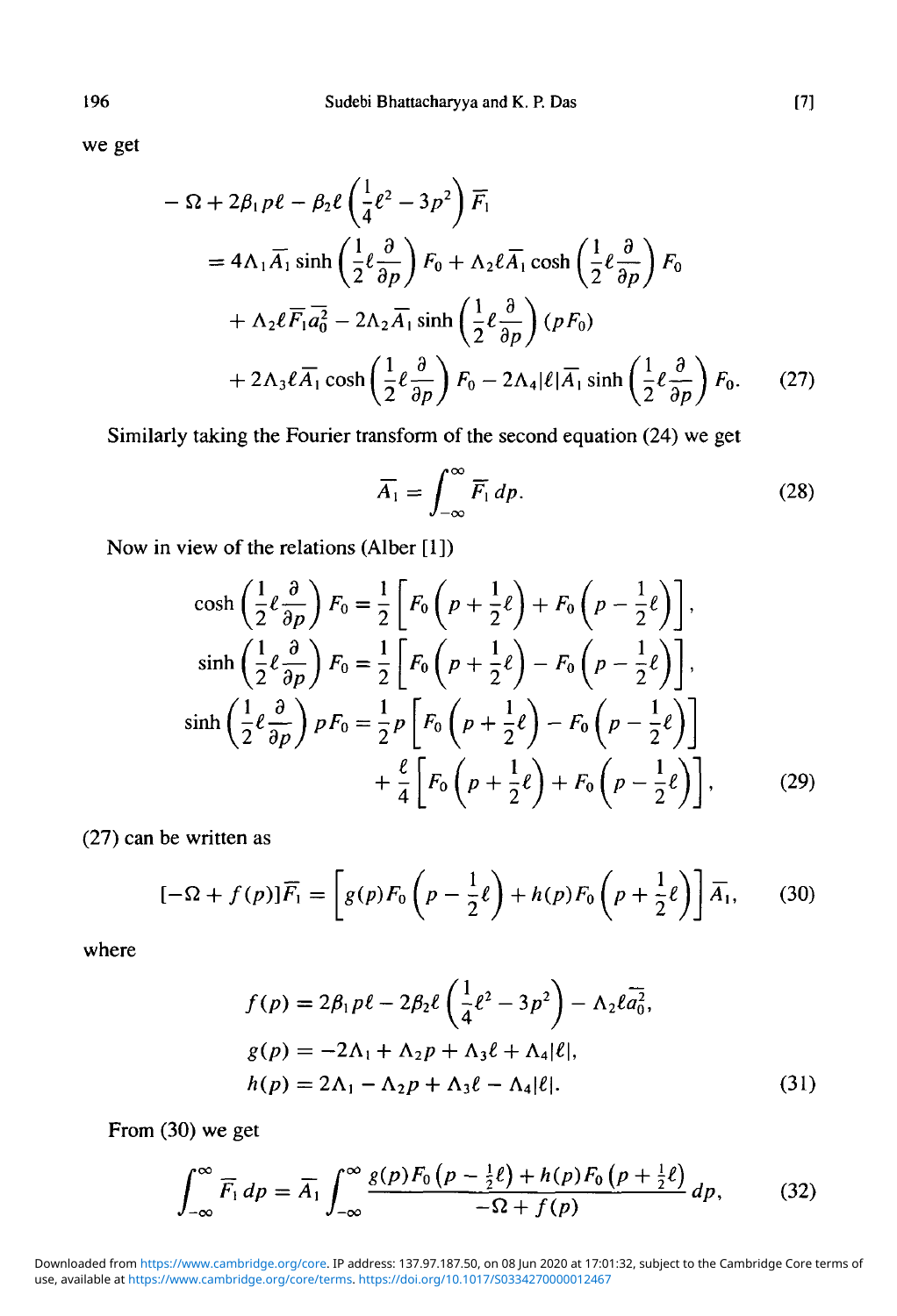[8] The effect of randomness on the stability of deep water surface gravity waves 197

which in view of (28) gives the following dispersion relation determining *Q:*

$$
\int_{-\infty}^{\infty} \frac{g(p)F_0(p - \frac{1}{2}\ell) + h(p)F_0(p + \frac{1}{2}\ell)}{-\Omega + f(p)} dp = 1.
$$
 (33)

Now let

$$
f(p) = 2\beta_1 p\ell + \epsilon f_1(p),
$$
  
\n
$$
g(p) = -2\Lambda_1 + \epsilon g_1(p),
$$
  
\n
$$
h(p) = 2\Lambda_1 + \epsilon h_1(p),
$$
\n(34)

where  $O(\epsilon)$  terms originate from the fourth order terms in the evolution equation (4) and are given by

$$
f_1(p) = -\beta_2 \ell \left( \frac{1}{4} \ell^2 - 3p^2 \right) - \Lambda_2 \ell \overline{a_0^2},
$$
  
\n
$$
g_1(p) = \Lambda_2 p + \Lambda_3 \ell + \Lambda_4 |\ell|,
$$
  
\n
$$
h_1(p) = -\Lambda_2 p + \Lambda_3 \ell - \Lambda_4 |\ell|.
$$
\n(35)

Substituting the expressions (34) for  $f(p)$ ,  $g(p)$ ,  $h(p)$  in (33) and keeping terms up to order  $\epsilon$ , the equation determining  $\Omega$  can be expressed as

$$
2\Lambda_1 \int_{-\infty}^{\infty} \frac{F_0(p+\frac{1}{2}\ell) - F_0(p-\frac{1}{2}\ell)}{\Omega - 2\beta_1 \ell p} dp + 1
$$
  
=  $2\epsilon \Lambda_1 \int_{-\infty}^{\infty} \frac{f_1(p) [F_0(p-\frac{1}{2}\ell) - F_0(p+\frac{1}{2}\ell)]}{(\Omega - 2\beta_1 \ell p)^2} dp$   
-  $\epsilon \int_{-\infty}^{\infty} \frac{g_1(p) F_0(p-\frac{1}{2}\ell) + h_1(p) F_0(p-\frac{1}{2}\ell)}{\Omega - 2\beta_1 \ell p} dp.$  (36)

For  $F_0(p)$  we assume a Lorentz shape of spectrum in the form

$$
F_0(p) = \frac{\overline{a_0^2} \sigma}{\pi (p^2 + \sigma^2)},
$$
\n(37)

where  $\sigma$  is the width of the spectrum and  $\overline{a_0^2}$  is the mean square wave steepness.

Now we shall first determine the roots of the dispersion relation (36) neglecting  $O(\epsilon)$  terms, which is given in subsection-A. The roots of the same equation including order  $\epsilon$  terms will be determined in following subsection-B.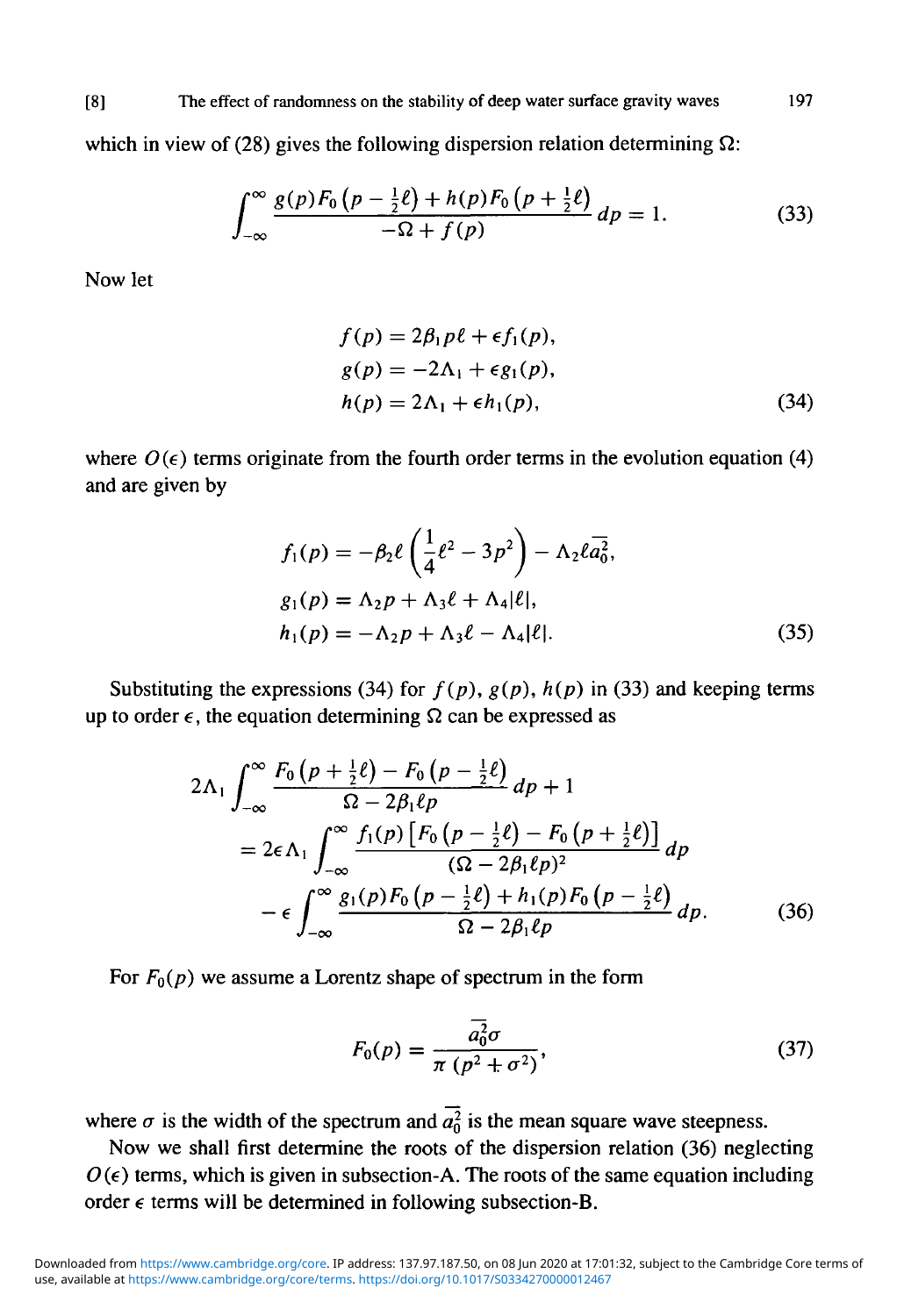**(A) Roots of the dispersion relation neglecting** *O(e)* **terms** terms the dispersion relation (36) becomes Neglecting *O(e)*

$$
2\Lambda_1 \int_{-\infty}^{\infty} \frac{F_0(p+\frac{1}{2}\ell) - F_0(p-\frac{1}{2}\ell)}{\Omega - 2\beta_1\ell p} dp + 1 = 0.
$$
 (38)

Setting  $\Omega = \Omega_r + i\Omega_i$ , where  $\Omega_r$  and  $\Omega_i$  are real and imaginary parts of  $\Omega$ , and using the property that  $F_0(p)$  given by (37) is an even function of p, we can very easily prove that  $\Omega_r = 0$ . So  $\Omega$  is purely imaginary. Therefore replacing  $\Omega$  by *i* $\Omega$ , where  $\Omega$ is real, and substituting  $F_0$  given by (37) the dispersion relation (38) can be written as

$$
\frac{2\Lambda_1 a_0^2 \sigma}{\pi} \int_{-\infty}^{\infty} \frac{dp}{(p^2 + \sigma^2)(i\Omega - \beta \ell^2 + 2\beta \ell p)}
$$

$$
- \frac{2\Lambda_1 a_0^2 \sigma}{\pi} \int_{-\infty}^{\infty} \frac{dp}{(p^2 + \sigma^2)(i\Omega + \beta \ell^2 + 2\beta \ell p)} + 1 = 0,
$$
(39)

where we have set  $\beta_1 = -\beta$ .

Since we are interested in the solution of the dispersion relation (39) for which the perturbation  $F_1$  in F grows with time, that is, for which there is instability, we must have  $\Omega > 0$ . Keeping this in mind we perform the integrals appearing in (39) by contour integration. We thus get the following solution for  $\Omega$ .

$$
\Omega = 2\beta \ell \left[ \left( \frac{\Lambda_1 \overline{a_0^2}}{\beta} - \frac{\ell^2}{4} \right)^{1/2} - \sigma \right] \equiv \Omega_i. \tag{40}
$$

This will be the solution of (39) if  $\Omega_i > 0$ .

The dispersion rela- **(B) Roots of the dispersion relation including** *O(e)* **terms** tion (36) including  $O(\epsilon)$  terms can be put in the form

$$
\phi(\Omega) = \epsilon \psi(\Omega),\tag{41}
$$

where

$$
\phi(\Omega) = -2\Lambda_1 \int_{-\infty}^{\infty} \frac{F_0\left(p - \frac{1}{2}\ell\right) - F_0\left(p + \frac{1}{2}\ell\right)}{\Omega + 2\beta\ell p} dp + 1\tag{42}
$$

and

$$
\psi(\Omega) = 2\Lambda_1 \int_{-\infty}^{\infty} \frac{f_1(p) \left[ F_0 \left( p - \frac{1}{2} \ell \right) - F_0 \left( p + \frac{1}{2} \ell \right) \right]}{(\Omega + 2\beta \ell p)^2} dp
$$

$$
- \int_{-\infty}^{\infty} \frac{g_1(p) F_0 \left( p - \frac{1}{2} \ell \right) + h_1(p) F_0 \left( p + \frac{1}{2} \ell \right)}{\Omega + 2\beta \ell p} dp. \tag{43}
$$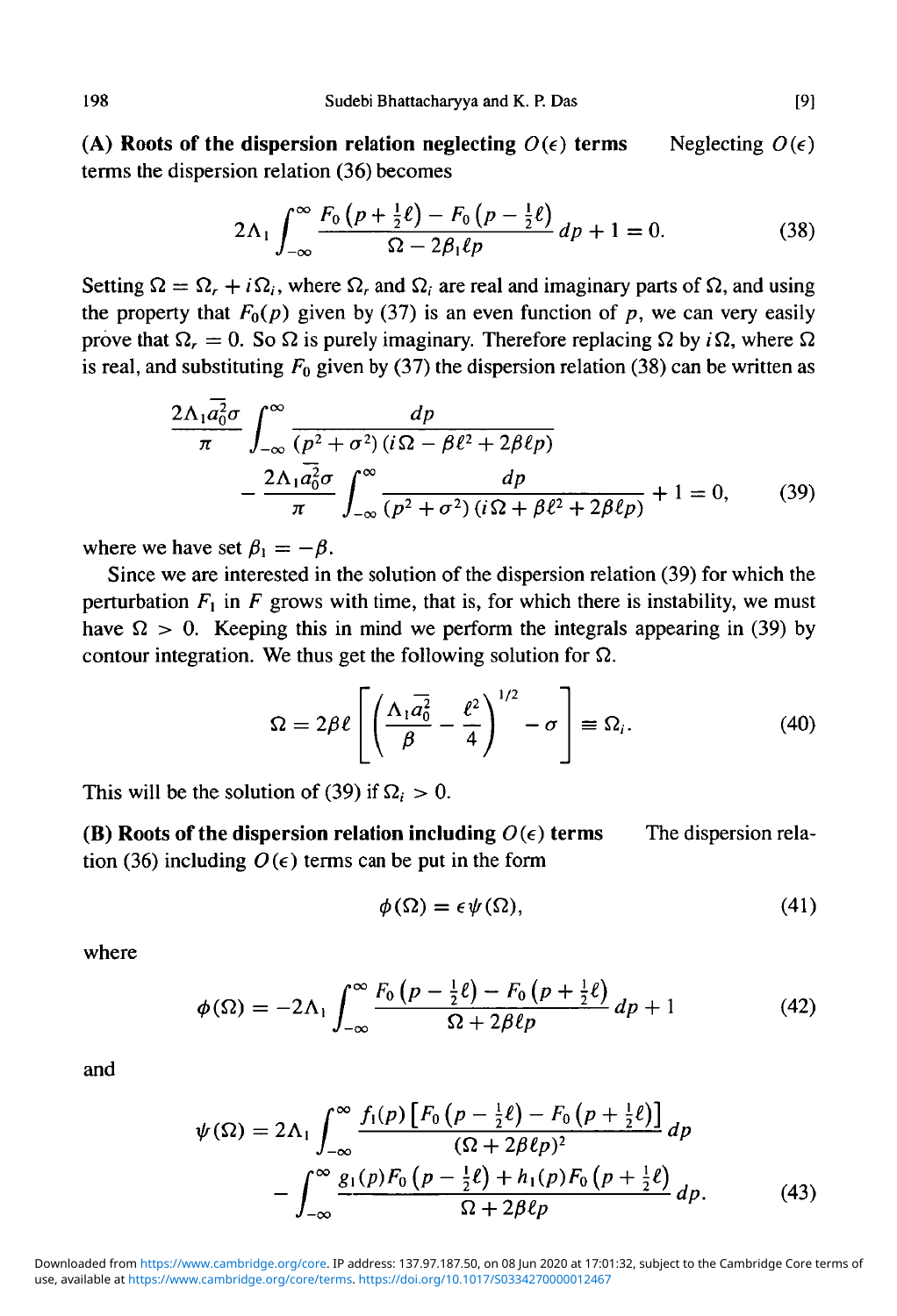[ 10] The effect of randomness on the stability of deep water surface gravity waves 199

We have already seen in subsection-A that there exists a root of the equation

$$
\phi(\Omega) = 0 \tag{44}
$$

of the form

$$
\Omega = i\Omega_i, \qquad (\Omega_i > 0). \tag{45}
$$

So let the root of (41) be

$$
\Omega = i\Omega_i + \epsilon \Omega_1. \tag{46}
$$

Substituting this in (41) we find that  $\Omega_1$  in the lowest order is given by

$$
\Omega_1 = \psi(i\Omega_i)/\phi'(i\Omega_i). \tag{47}
$$

We easily find that

$$
\psi(i\Omega_i) = 2\Lambda_1(I_1 - I_2) - (I_3 + I_4),\tag{48}
$$

$$
\phi'(i\Omega_i) = \frac{2\Lambda_1 a_0^2 \sigma}{\pi} (I_1 - I_2),\tag{49}
$$

where

$$
I_1 = \int_{-\infty}^{\infty} \frac{dp}{(p^2 + \sigma^2) (i\Omega_i + \beta \ell^2 + 2\beta \ell p)^2},
$$
  
\n
$$
I_2 = \int_{-\infty}^{\infty} \frac{dp}{(p^2 + \sigma^2) (i\Omega_i - \beta \ell^2 + 2\beta \ell p)^2},
$$
  
\n
$$
I_3 = \frac{\overline{a_0^2} \sigma}{\pi} \int_{-\infty}^{\infty} \frac{\frac{1}{2} \Lambda_2 \ell + \Lambda_3 \ell + \Lambda_4 |\ell| + \Lambda_2 p}{(p^2 + \sigma^2) (i\Omega_i + \beta \ell^2 + 2\beta \ell p)^2} dp,
$$
  
\n
$$
I_4 = \frac{\overline{a_0^2} \sigma}{\pi} \int_{-\infty}^{\infty} \frac{\frac{1}{2} \Lambda_2 \ell + \Lambda_3 \ell - \Lambda_4 |\ell| - \Lambda_2 p}{(p^2 + \sigma^2) (i\Omega_i - \beta \ell^2 + 2\beta \ell p)} dp.
$$
(50)

Contour integration now gives  $\Omega_1$ ; we get

$$
\operatorname{Im}(\Omega_1) = -\frac{\Lambda_4|\ell|}{4\Lambda_1} \frac{(\Omega_i + 2\beta\ell\sigma)^2 + \beta^2\ell^4}{(\Omega_i + 2\beta\ell\sigma)}.
$$
 (51)

Since the growth rate of instability  $\gamma_1$  is equal to Im( $\Omega$ ), from (46) and (51) we get

$$
\gamma_1 = \Omega_i - \frac{\Lambda_4 |\ell|}{4\Lambda_1} \frac{(\Omega_i + 2\beta \ell \sigma)^2 + \beta^2 \ell^4}{(\Omega_i + 2\beta \ell \sigma)},
$$
\n(52)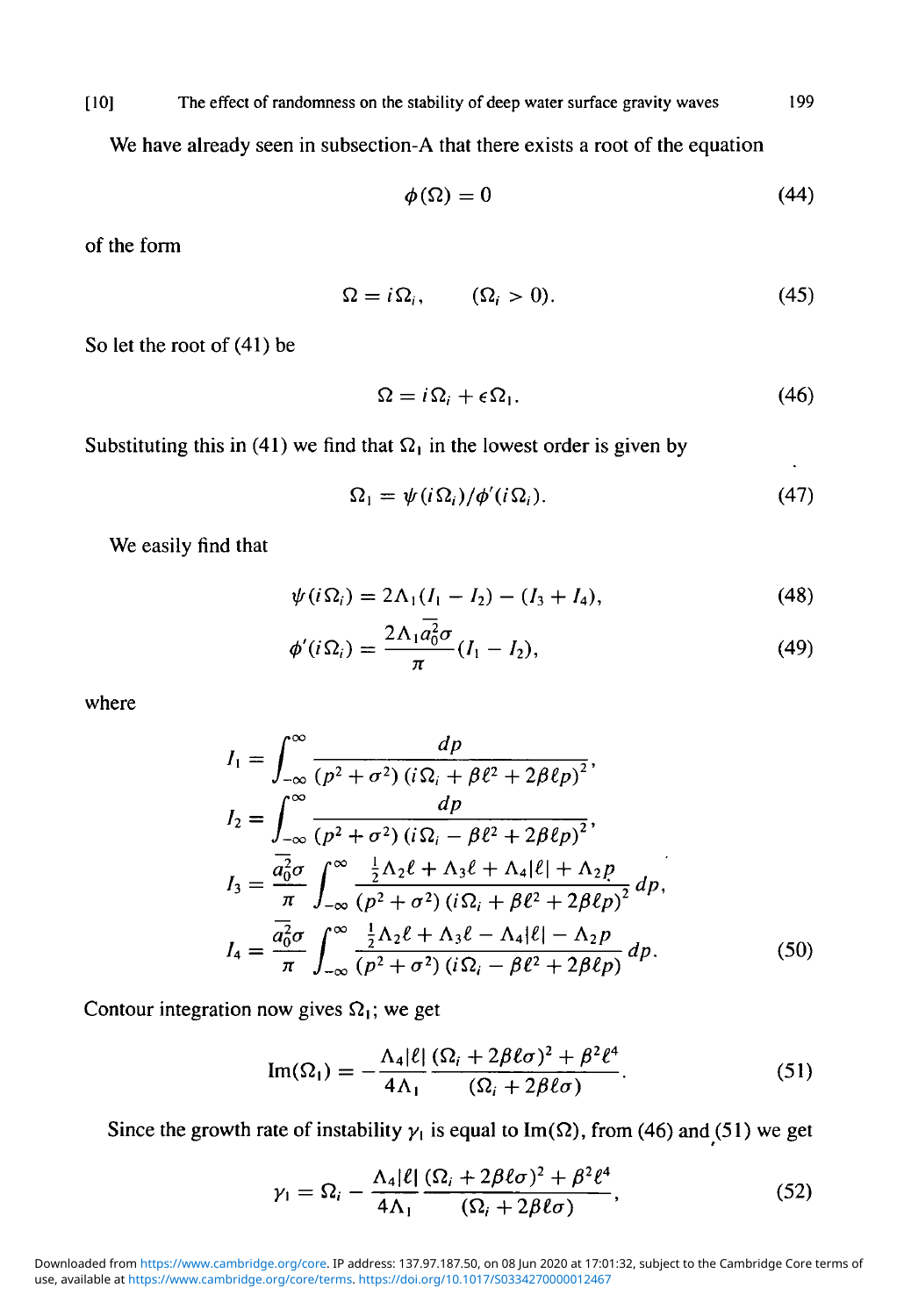where  $\Omega_i$  is given by (40). The second term in (52) is the contribution from the fourth order term in the nonlinear evolution equation, and this term produces a decrease in the growth rate of instability.  $\Omega_i$  is the growth rate of the instability obtained from the third order nonlinear evolution equation and this decreases with the increase in bandwidth  $\sigma$ .

The deterministic growth rate of the instability obtained in our previous paper [2] is recovered from (52) by setting  $\sigma = 0$ . Since by setting  $\sigma = 0$  in (52) we get

$$
\gamma_1 = \Omega_{i0} - \frac{\Lambda_4 \overline{a_0^2} |\ell| \ell^2 \beta}{\Omega_{i0}},\tag{53}
$$

where

$$
\Omega_{i0} = \beta^{1/2} \ell \sqrt{4 \Lambda_1 \overline{a_0^2} - \beta \ell^2}.
$$
 (54)

From equation (45) in [2] we get the following expression for the deterministic growth rate of the instability:

$$
\gamma_1 = \Omega_{i0} \left( 1 - \frac{2 \Lambda_4 a_0^2 |\ell| \ell^2 \beta}{\Omega_{i0}^2} \right)^{1/2} = \Omega_{i0} - \frac{\Lambda_4 a_0^2 |\ell| \ell^2 \beta}{\Omega_{i0}} \tag{55}
$$

(expanding binomially and then neglecting higher order small terms). Equation (55) is same as (53) if  $\overline{a_0^2}$  is identified with  $a_0^2$ .

Introducing the effective modulation wave number  $\tilde{\ell}$  and the effective bandwidth parameter  $\bar{\sigma}$  by

$$
\bar{\ell}^2 = \frac{\ell^2}{\bar{a}_0^2}, \qquad \bar{\sigma}^2 = \frac{\sigma^2}{\bar{a}_0^2}, \tag{56}
$$

the effective growth rate of the instability  $\bar{\gamma} = \gamma_1 / \bar{a_0^2}$  can be expressed as follows according to (52):

$$
\bar{\gamma} = \bar{\Omega}_i - \frac{\Lambda_4 |\bar{\ell}|}{4\Lambda_1} \bar{a}_0 \frac{\left(\bar{\Omega}_i + 2\beta \bar{\ell}\bar{\sigma}\right)^2 + \beta^2 \bar{\ell}^4}{\left(\bar{\Omega}_i + 2\beta \bar{\ell}\bar{\sigma}\right)},\tag{57}
$$

where

$$
\bar{\Omega}_i = 2\beta \bar{\ell} \left( \sqrt{\frac{\Lambda_1}{\beta} - \frac{\bar{\ell}^2}{4}} - \bar{\sigma} \right), \qquad \bar{a}_0 = \left( \bar{a}_0^2 \right)^{1/2}.
$$
 (58)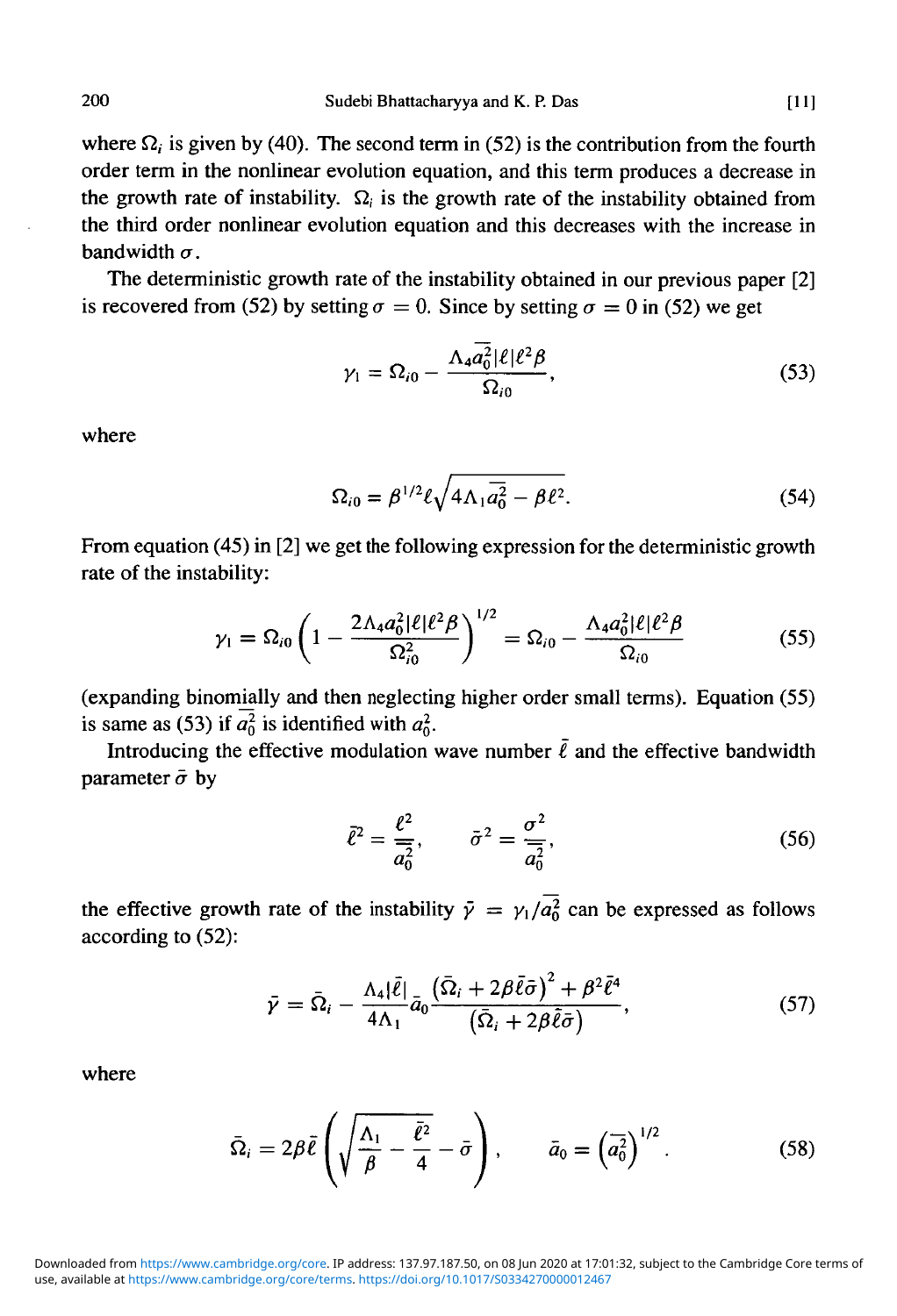

Downloaded from https://www.cambridge.org/core. IP address: 137.97.187.50, on 08 Jun 2020 at 17:01:32, subject to the Cambridge Core terms of<br>use, available at <https://www.cambridge.org/core/terms>. https://doi.org/10.1017/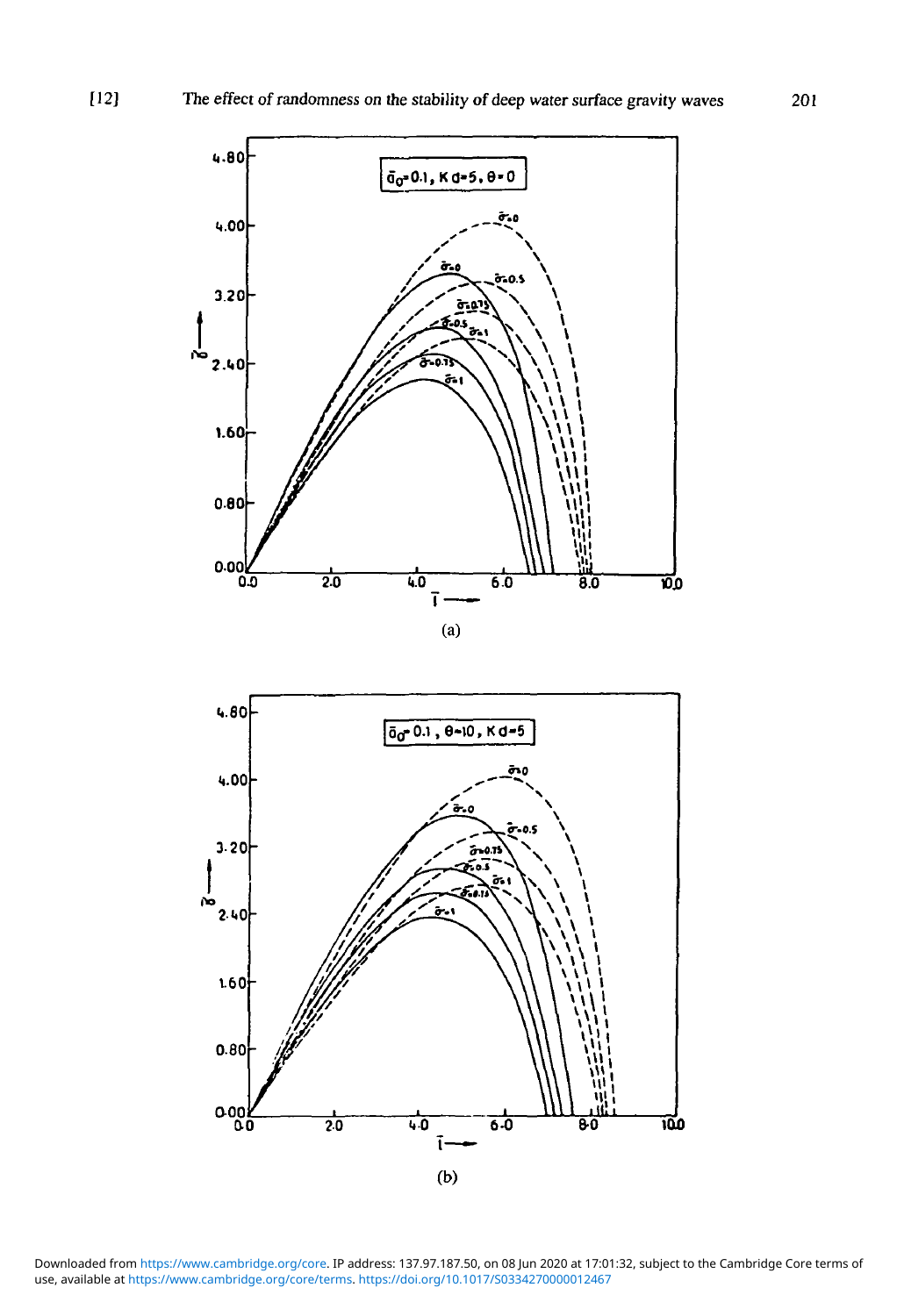

Downloaded from https://www.cambridge.org/core. IP address: 137.97.187.50, on 08 Jun 2020 at 17:01:32, subject to the Cambridge Core terms of<br>use, available at <https://www.cambridge.org/core/terms>. https://doi.org/10.1017/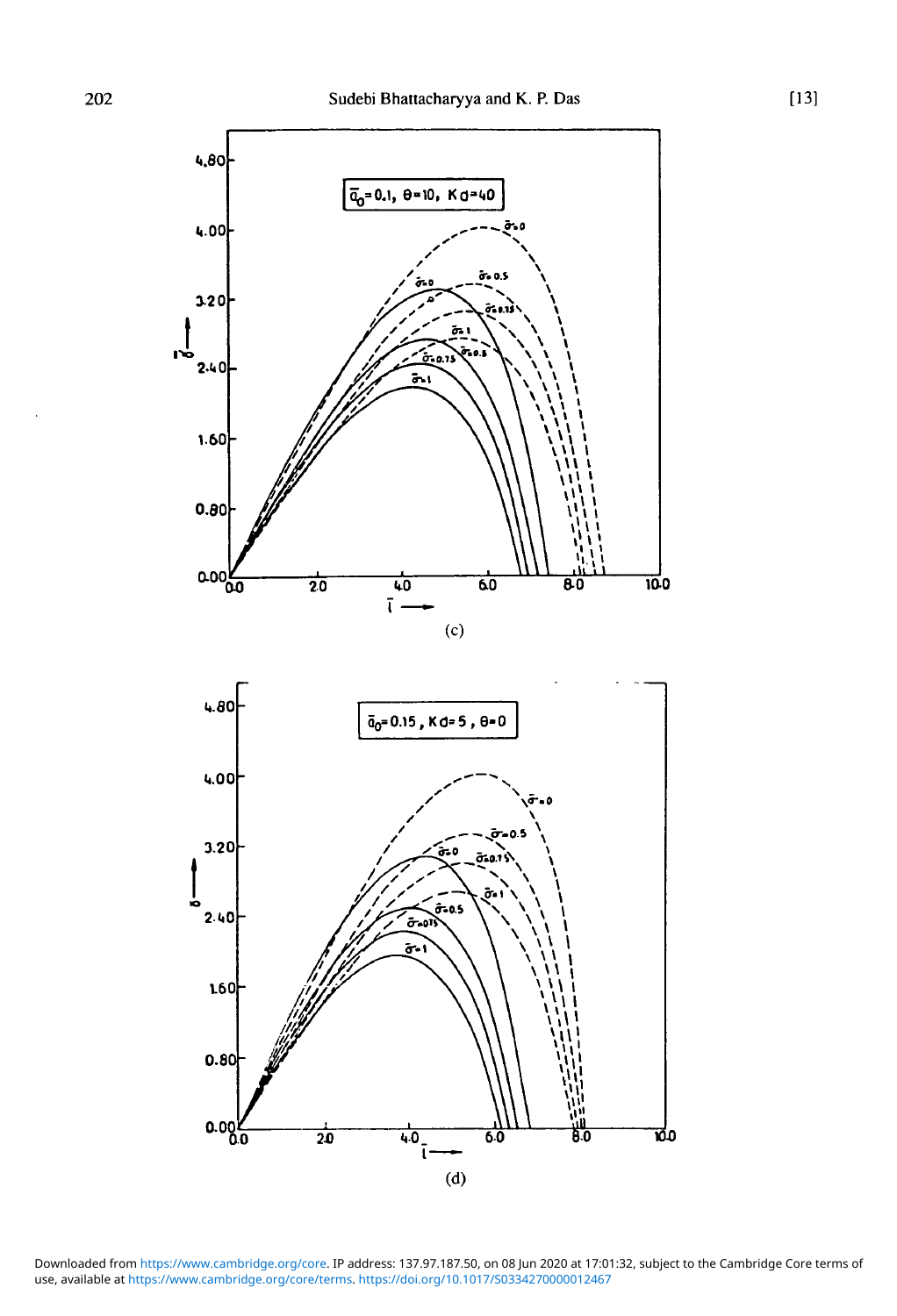

FIGURE 1. Effective growth rate of instability  $\bar{y}$  against effective modulation wave number  $\bar{\ell}$ ; curves represent third order results.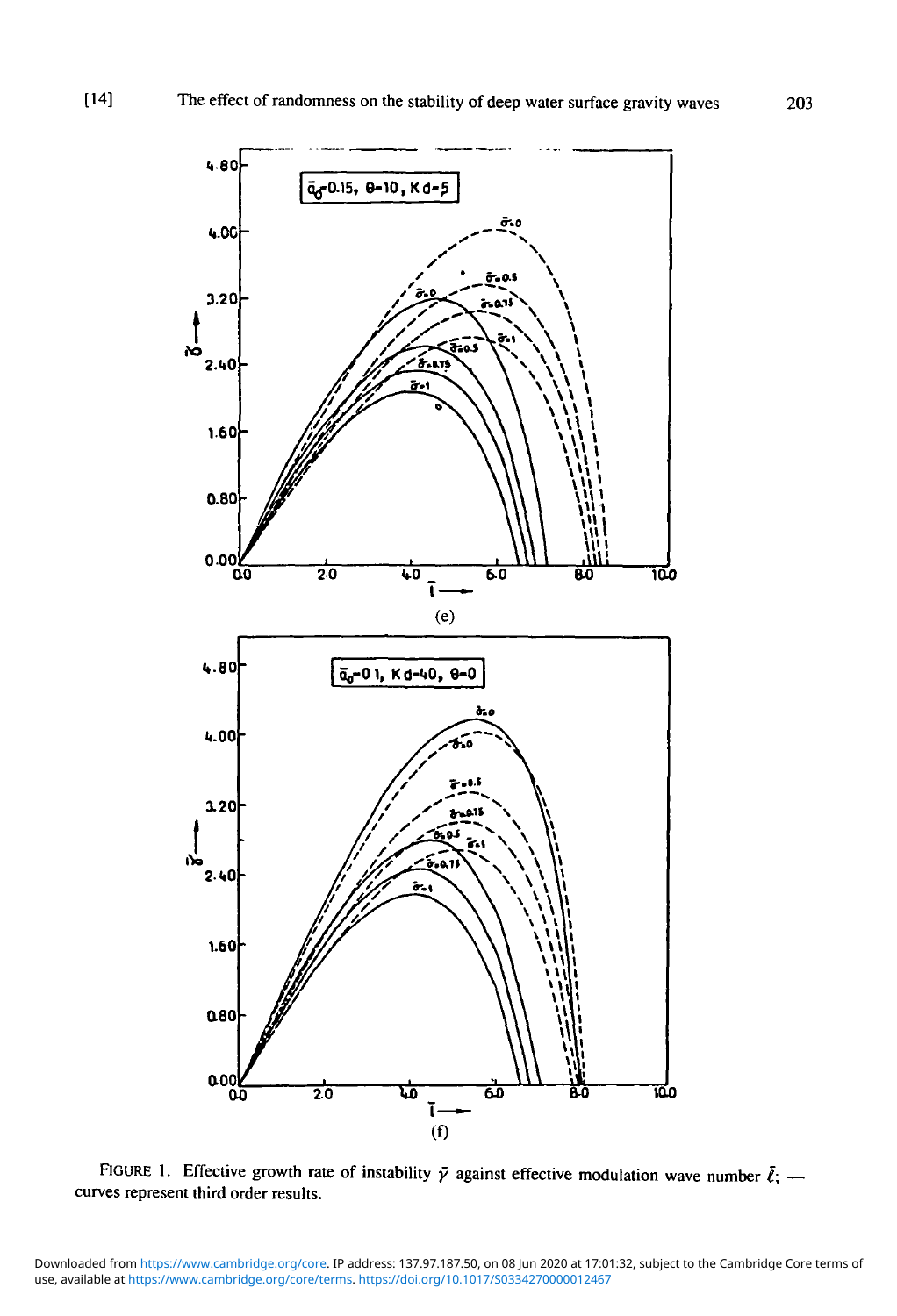In Figures 1(a)–1(f)  $\bar{y}$  has been plotted against the effective modulation wavenumber  $\bar{\ell}$  for some different values of effective bandwidth parameter  $\bar{\sigma}$  and also for some different values of dimensionless thermocline depth  $kd$ , perturbation angle  $\theta$  and rootmean square wave steepness  $\bar{a}_0$ . The third order growth rate of the instability  $\bar{\Omega}_i$  is shown by broken lines. The curve for  $\bar{\sigma} = 0$  gives the deterministic growth rate of the instability.

From the graphs it is clear that there is no instability if the slope of the growth rate of the instability curve is negative at  $\ell = 0$ . This gives the following condition for stability

$$
\left(\frac{d\gamma_1}{d\ell}\right)_{\ell=0} < 0. \tag{59}
$$

Evaluating the derivative  $(d\gamma_1/d\ell)_{\ell=0}$  from the expression for  $\gamma_1$  given by (52) we get the following condition for stability:

$$
\sigma > \left(\frac{\Lambda_1 \overline{a_0^2}}{\beta}\right)^{1/2}.\tag{60}
$$

This implies that there is stability, if band-width exceeds a certain critical value.

The  $\bar{y} = 0$  curves given by (57) for fixed values of  $\theta$ , kd,  $\bar{a}_0$  separate the  $\bar{\ell}\bar{\sigma}$  – plane into stable-unstable regions. Such curves have been drawn in Figures 2(a), 2(b).

#### **6. Conclusion**

The effect of randomness of the stability of deep water surface gravity waves in the presence of a thin thermocline has been investigated. Following Alber [1] a spectral transport equation for narrow band surface gravity wave trains, slowly varying with space co-ordinates and time, is derived from the nonlinear evolution equation obtained by Bhattacharyya and Das [2], which includes the existence of a thin thermocline. Stability analysis is then made from this transport equation for an initially homogeneous Lorentz shape of spectrum to a small long wavelength perturbation. An expression for the growth rate of the instability has been obtained, which coincides with the deterministic growth rate of instability when the band-width vanishes. It is found that the growth rate of the instability decreases with the increase of spectral width. The fourth order term in the evolution equation, which is responsible for the wave-induced mean flow, produces a decrease in the growth rate of the instability. The instability vanishes if the spectral width increases beyond a certain critical value. The growth rate of the instability against the wave number of the perturbation has been shown graphically for some different values of the spectral width, thermocline depth,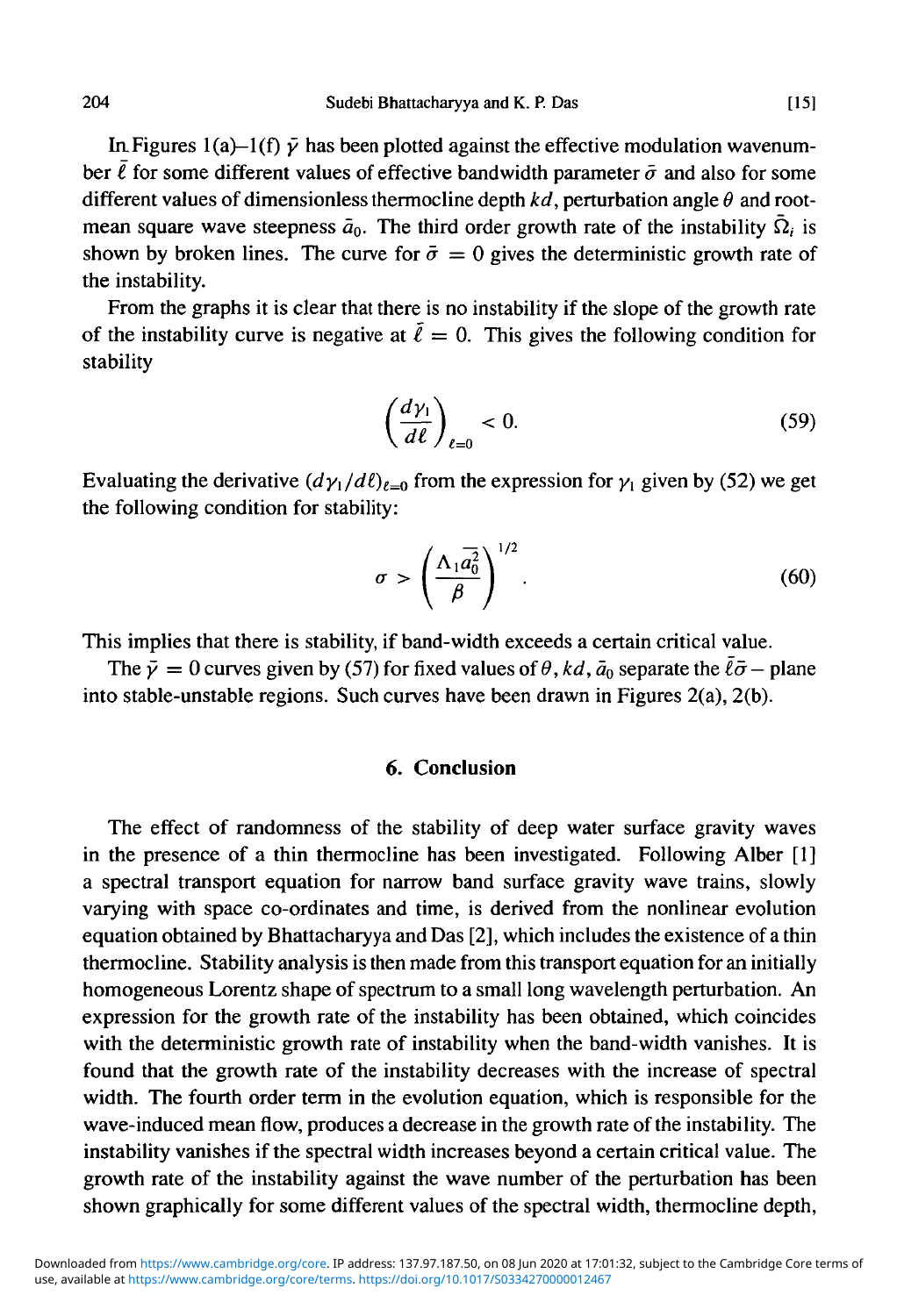

FIGURE 2. Curves separating stable-unstable regions in  $\bar{\ell}\bar{\sigma}$  - -curves represent third order results.